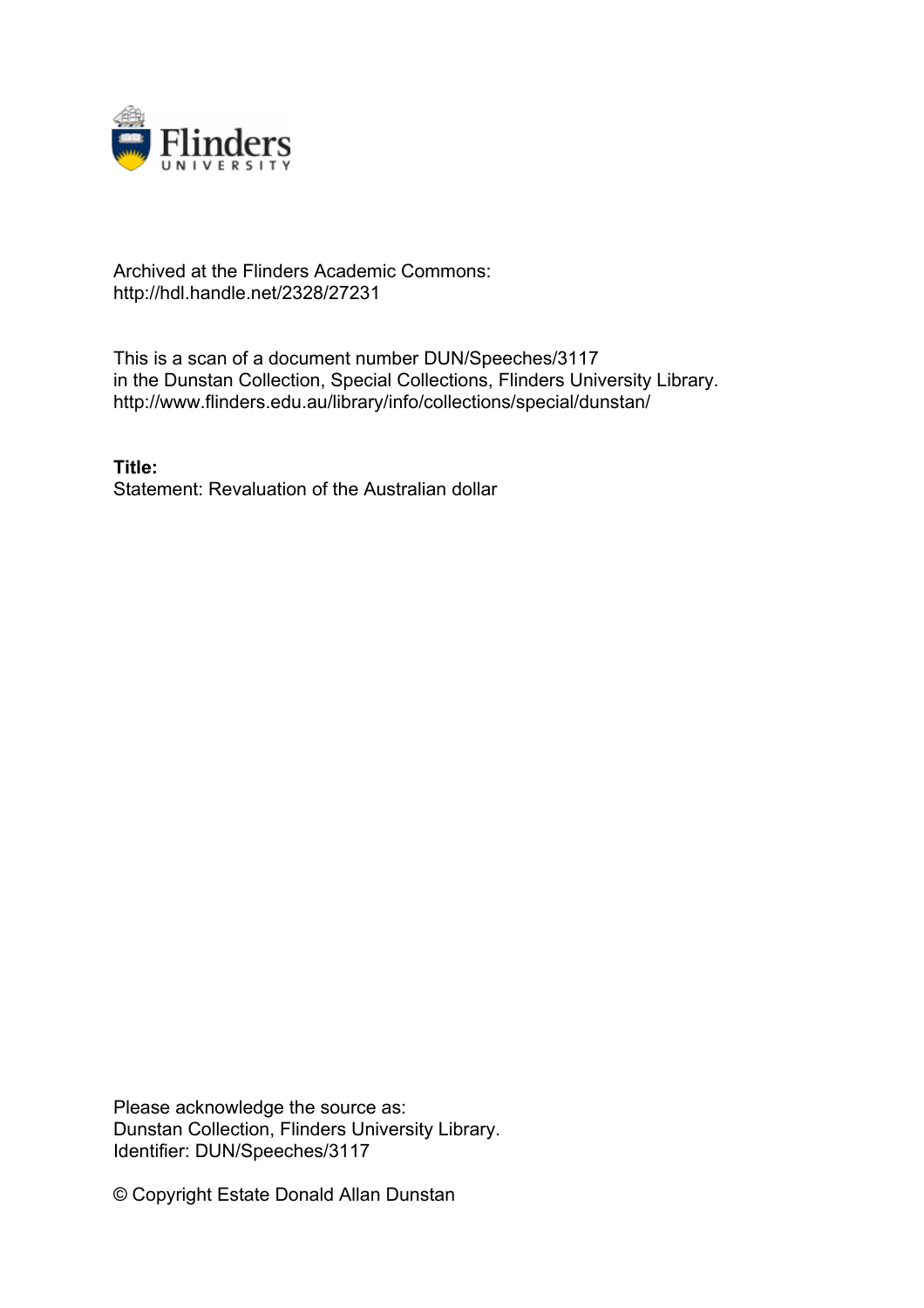**3//7 l3 g** 



STATEMENT

from the Premier

Date.December...7......1976......

**Embargo i South Australia 5001** 

**State Administration Centre. Victoria Square, Adelaide, 228 4811** 

## REVAULATION OF THE AUSTRALIAN DOLLAR

The two percent revaluation of the Australian dollar announced today is yet another demonstration that the Fraser Government is in complete disarray. It has no economic policy, and its actions at the moment are contradictory, confusing and very damaging to the living standards of most Australians.

It responds to events in a totally unco-ordinated fashion and without any proper thought as to the consequences of its actions. The result of 12 months of confusion, half-truths and about-faces is that the Australian business community lacks confidence, Australian consumers lack confidence and the Australian economy shows no sign of recovery.

The business community in particular needs to know where Mr. Fraser and *r*  Mr. Lynch are taking us : only by following clearly enunciated and ^^onsistently argued policies can business and Government plan their economic activity properly.

Nine days ago, they announced a massive  $17\frac{1}{2}$  percent devaluation. The following day the\*Prime Minister ruled out tariff cuts. Six days later his Treasurer said that he was considering selective tariff cuts and today the Fraser Government has revalued by 2 percent. The ad-hocery of their responses to the problems of economic management has left the community and the private sector in particular, in a total state of confusion.

The uncertainty which now prevails over the Government's programme, particularly in regard to its monetary policy, hinders any prospects for economic recovery.